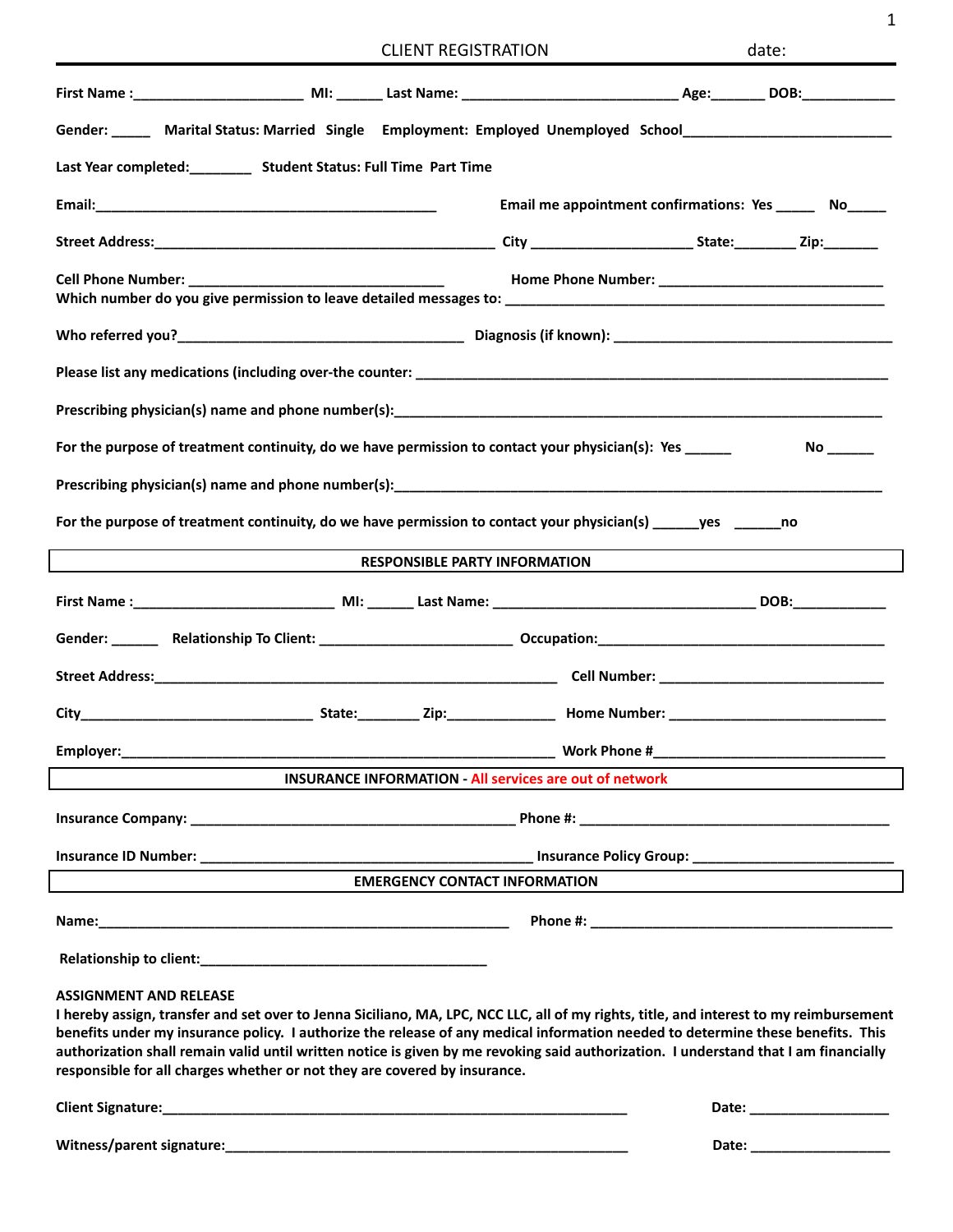Jenna Siciliano, MA, LPC, NCC LLC 2517 Highway  $35 \cdot$  Building M $\cdot$  Suite 205 Manasquan, NJ 08736 phone: 732-508-0535

e-mail: JennaSicilianoLPC@gmail.com

### **CONSENT TO USE AND DISCLOSE YOUR HEALTH INFORMATION**

When we examine, diagnose, treat, or refer you we will be collecting Protected Health Information. We need this information 1) to provide treatment 2) to collect payment 3) for health care operations. By signing this form you are agreeing to let us use your information for these stated purposes. The Notice of Privacy Practices explains in more detail how we use your information.

**IF YOU DO NOT SIGN THIS CONSENT FORM, WE CANNOT TREAT YOU.**

**By signing below, I acknowledge that I have received a copy of the Notice of Privacy Practices:**

**Signature Date**

**Signature Date**

By signing below, I consent to use and disclosure by my provider and his business associates of my protected health information **for purposes of treatment, payment, and healthcare operations.**

**\_\_\_\_\_\_\_\_\_\_\_\_\_\_\_\_\_\_\_\_\_\_\_\_\_\_\_\_\_\_\_\_\_\_\_\_\_\_\_\_\_\_\_\_\_\_\_\_\_\_\_\_\_\_\_\_\_\_\_ \_\_\_\_\_\_\_\_\_\_\_\_\_\_\_\_\_\_\_\_\_\_\_\_\_\_\_\_**

**\_\_\_\_\_\_\_\_\_\_\_\_\_\_\_\_\_\_\_\_\_\_\_\_\_\_\_\_\_\_\_\_\_\_\_\_\_\_\_\_\_\_\_\_\_\_\_\_\_\_\_\_\_\_\_\_\_\_\_ \_\_\_\_\_\_\_\_\_\_\_\_\_\_\_\_\_\_\_\_\_\_\_\_\_\_\_\_**

**\_\_\_\_\_\_\_\_\_\_\_\_\_\_\_\_\_\_\_\_\_\_\_\_\_\_\_\_\_\_\_\_\_\_\_\_\_\_\_\_\_\_\_\_\_\_\_\_\_\_\_\_\_\_\_\_\_\_\_ \_\_\_\_\_\_\_\_\_\_\_\_\_\_\_\_\_\_\_\_\_\_\_\_\_\_\_\_**

**Signature Date**

**Signature Date**

**Jenna Siciliano, MA, LPC, NCC LLC 732-508-0535 PHONE**

**\_\_\_\_\_\_\_\_\_\_\_\_\_\_\_\_\_\_\_\_\_\_\_\_\_\_\_\_\_\_\_\_\_\_\_\_\_\_\_\_\_\_\_\_\_\_\_\_\_\_\_\_\_\_\_\_\_\_\_ \_\_\_\_\_\_\_\_\_\_\_\_\_\_\_\_\_\_\_\_\_\_\_\_\_\_\_\_**

2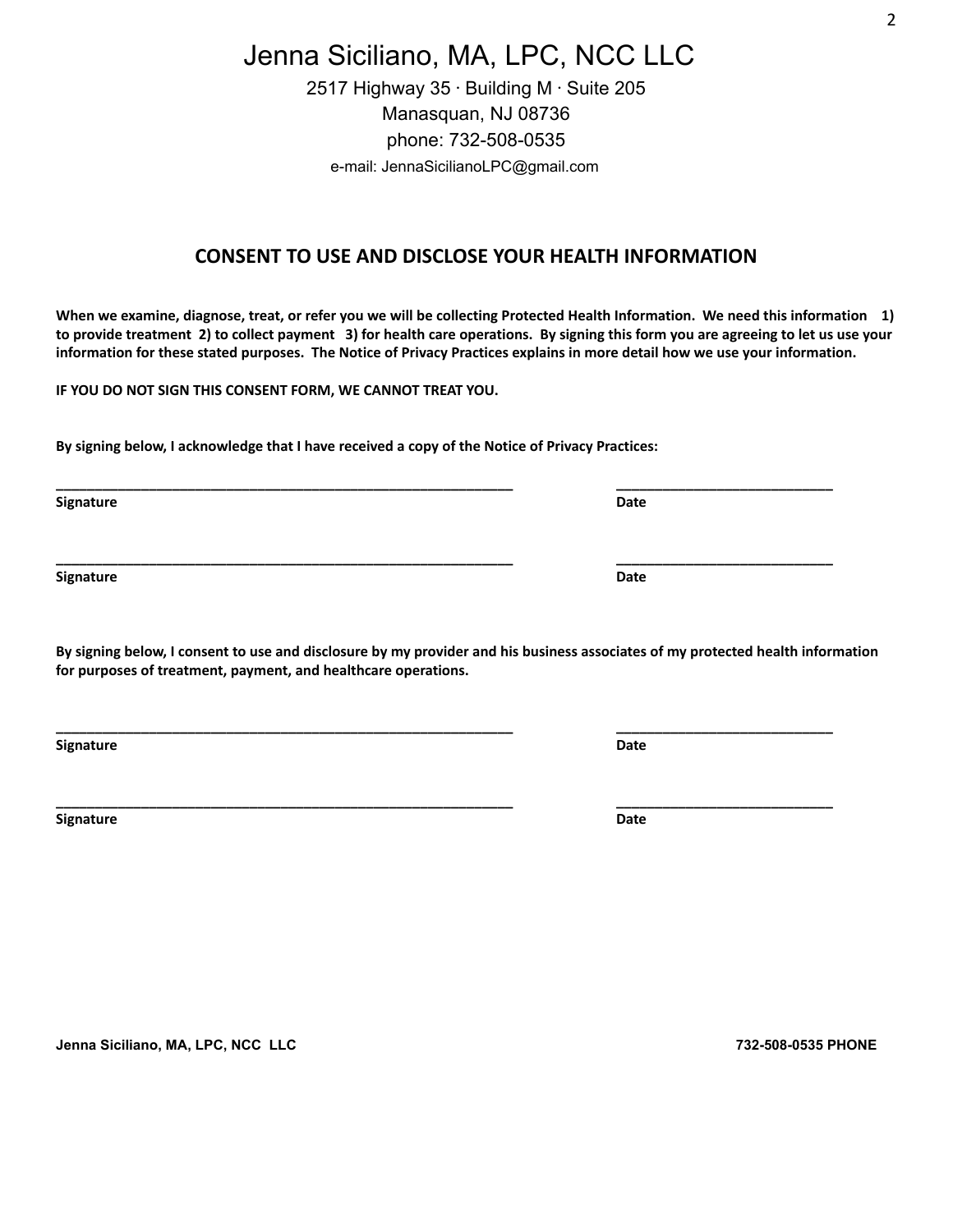**HIPAA:**

#### **Notice of Therapist Policies and Practices to Protect the Privacy of Your Health Information**

THIS NOTICE DESCRIBES HOW THERAPY AND MEDICAL INFORMATION ABOUT YOU MAY BE USED AND DISCLOSED AND HOW YOU CAN GET ACCESS TO THIS INFORMATION. PLEASE REVIEW IT CAREFULLY.

#### **I. Uses and Disclosures for Treatment, Payment, and Health Care Operations**

We (heretofore Jenna Siciliano, MA, LPC, NCC LLC) may use or disclose your protected health information (PHI), for treatment, payment, and health care operations purposes with your consent. To help clarify these terms, here are some definitions:

- "PHI" refers to information in your health record that could identify you."
- "Treatment, Payment and Health Care Operations"
	- Treatment is when we provide, coordinate or manage your health care and other services related to your health care. An example of treatment would be when we consult with another health care provider, such as your family physician or another psychologist.
	- o Payment is when we obtain reimbursement for your healthcare. Examples of payment are when we disclose your PHI to your health insurer to obtain reimbursement for your health care or to determine eligibility or coverage.
	- o Health Care Operations are activities that relate to the performance and operation of our practice. Examples of health care operations are quality assessment and improvement activities, business-related matters such as audits and administrative services, and case management and care coordination.
- "Use" applies only to activities within our practice group such as sharing, employing, applying, utilizing, examining, and analyzing information that identifies you.
- "Disclosure" applies to activities outside of practice group such as releasing, transferring, or providing access to information about you to other parties.

**II. Uses and Disclosures Requiring Authorization** We may use or disclose PHI for purposes outside of treatment, payment, and health care operations when your appropriate authorization is obtained. An "authorization" is written permission above and beyond the general consent that permits only specific disclosures. In those instances when we are asked for information for purposes outside of treatment, payment and health care operations, we will obtain an authorization from you before releasing this information. We will also need to obtain an authorization before releasing your psychotherapy notes. "Psychotherapy notes" are notes we have made about our conversation during a private, group, joint, or family counseling session, which we have kept separate from the rest of your medical record. These notes are given a greater degree of protection than PHI.

You may revoke all such authorizations (of PHI or psychotherapy notes) at any time, provided each revocation is in writing. You may not revoke an authorization to the extent that (1) we have relied on that authorization; or (2) if the authorization was obtained as a condition of obtaining insurance coverage, and the law provides the insurer the right to contest the claim under the policy.

#### **III. Uses and Disclosures with Neither Consent nor Authorization**

We may use or disclose PHI without your consent or authorization in the following circumstances:

- **Child Abuse:** If we have reasonable cause to believe that a child has been subject to abuse, we must report this immediately to the New Jersey Division of Youth and Family Services.
- Adult and Domestic Abuse: If we reasonably believe that a vulnerable adult is the subject of abuse, neglect, or exploitation, we may report the information to the county adult protective services provider.
- **Health Oversight:** If the New Jersey State Board of Marriage and Family Therapy Examiners issues a subpoena, we may be compelled to testify before the Board and produce your relevant records and papers.
- **Judicial or Administrative Proceedings:** If you are involved in a court proceeding and a request is made for information about the professional services that we have provided you and/or the records thereof, such information is privileged under state law, and we must not release this information without written authorization from you or your legally appointed representative, or a court order. This privilege does not apply when you are being evaluated for a third party or where the evaluation is court ordered. We must inform you in advance if this is the case.
- Serious Threat to Health or Safety: If you communicate to us a threat of imminent serious physical violence against a readily identifiable victim or yourself or to the public and we believe you intend to carry out that threat, we must take steps to warn and protect. We also must take such steps if we believe you intend to carry out such violence, even if you have not made a specific verbal threat. The steps we take to warn and protect may include arranging for you to be admitted to a psychiatric unit of a hospital or other health care facility, advising the police of your threat and the identity of the intended victim, warning the intended victim or his or her parents if the intended victim is under 18, and warning your parents if you are under 18.
- Worker's Compensation: If you file a worker's compensation claim, we may be required to release relevant information from your mental health records to a participant in the worker's compensation case, a reinsurer, the health care provider, medical and non-medical experts in connection with the case, the Division of Worker's Compensation, or the Compensation Rating and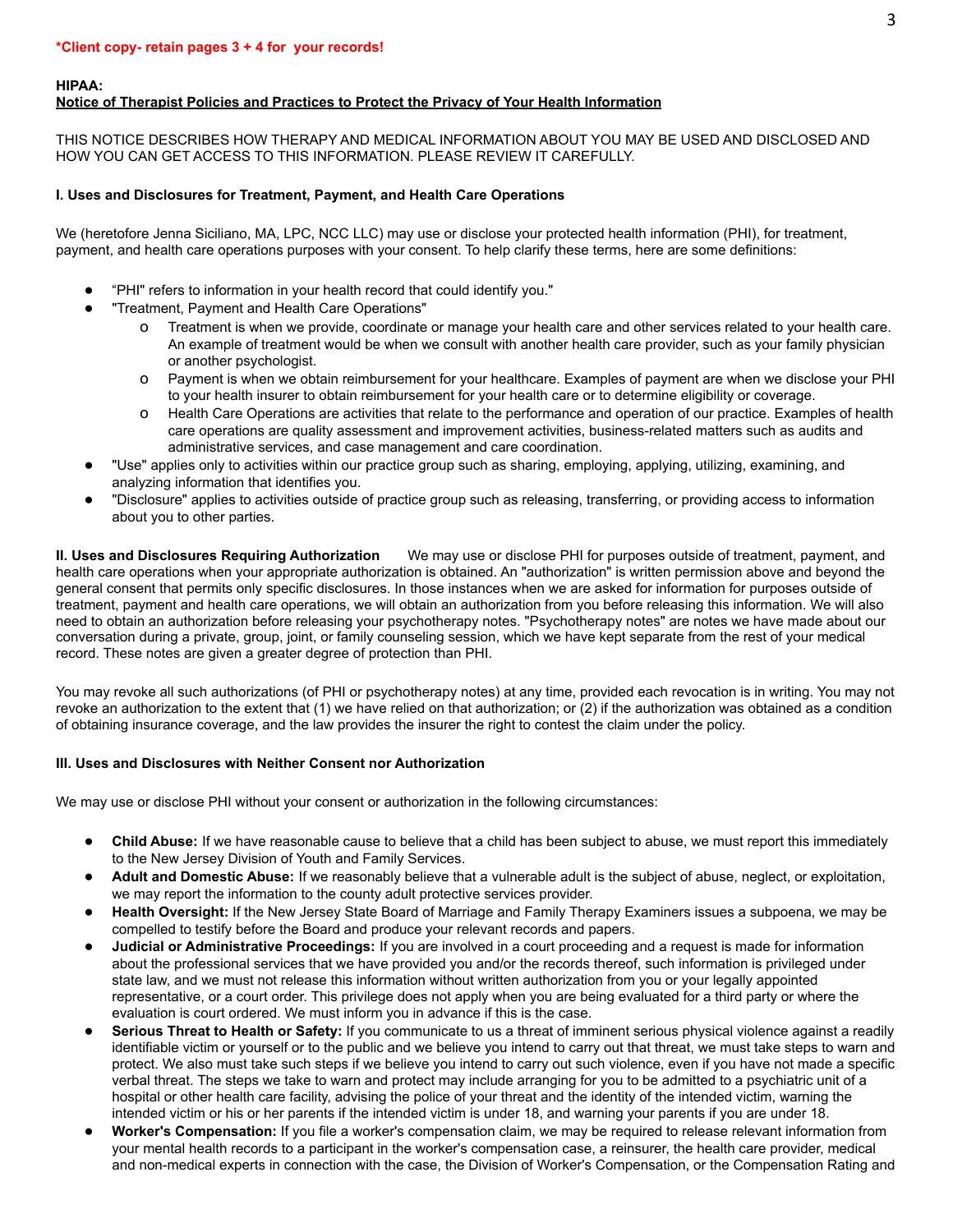#### **IV. Patient's Rights and Therapist's Duties**

#### **Patient's Rights:**

- **Right to Request Restrictions:** You have the right to request restrictions on certain uses and disclosures of protected health information about you. However, we are not required to agree to a restriction you request.
- **Right to Receive Confidential Communications by Alternative Means and at Alternative Locations:** You have the right to request and receive confidential communications of PHI by alternative means and at alternative locations. (For example, you may not want a family member to know that you are seeing us. Upon your request, we will send your bills to another address.)
- **Right to Inspect and Copy:** You have the right to inspect or obtain a copy (or both) of PHI in our mental health and billing records used to make decisions about you for as long as the PHI is maintained in the record. We may choose to provide you with a summary of your record. We may deny your access to PHI under certain circumstances, but in some cases, you may have this decision reviewed. On your request, we will discuss with you the details of the request and denial process.
- **Right to Amend:** You have the right to request an amendment of PHI for as long as the PHI is maintained in the record. We may deny your request. On your request, we will discuss with you the details of the amendment process.
- **Right to an Accounting:** You generally have the right to receive an accounting of disclosures of PHI for which you have neither provided consent nor authorization (as described in Section III of this Notice). On your request, we will discuss with you the details of the accounting process.
- **Right to a Paper Copy:** You have the right to obtain a paper copy of the notice from us upon request, even if you have agreed to receive the notice electronically.

#### **Therapist's Duties:**

- We are required by law to maintain the privacy of PHI and to provide you with a notice of our legal duties and privacy practices with respect to PHI.
- We reserve the right to change the privacy policies and practices described in this notice. Unless we notify you of such changes, however, we are required to abide by the terms currently in effect.
- If we revise our policies and procedures, we will post such a notice in our offices and give you a copy at your next appointment.

#### **V. Complaints:**

If you are concerned that we have violated your privacy rights, or you disagree with a decision we made about access to your records, you may contact Jenna Siciliano immediately at 732-508-0535.

You may also send a written complaint to the Secretary of the U.S. Department of Health and Human Services. The person listed above can provide you with the appropriate address upon request.

#### **VI. Effective Date, Restrictions and Changes to Privacy Policy**

This notice went into effect on May 31, 2017.

We reserve the right to change the terms of this notice and to make the new notice provisions effective for all PHI that we maintain. We will provide you with a revised notice by posting in our office and giving you a copy at your next appointment.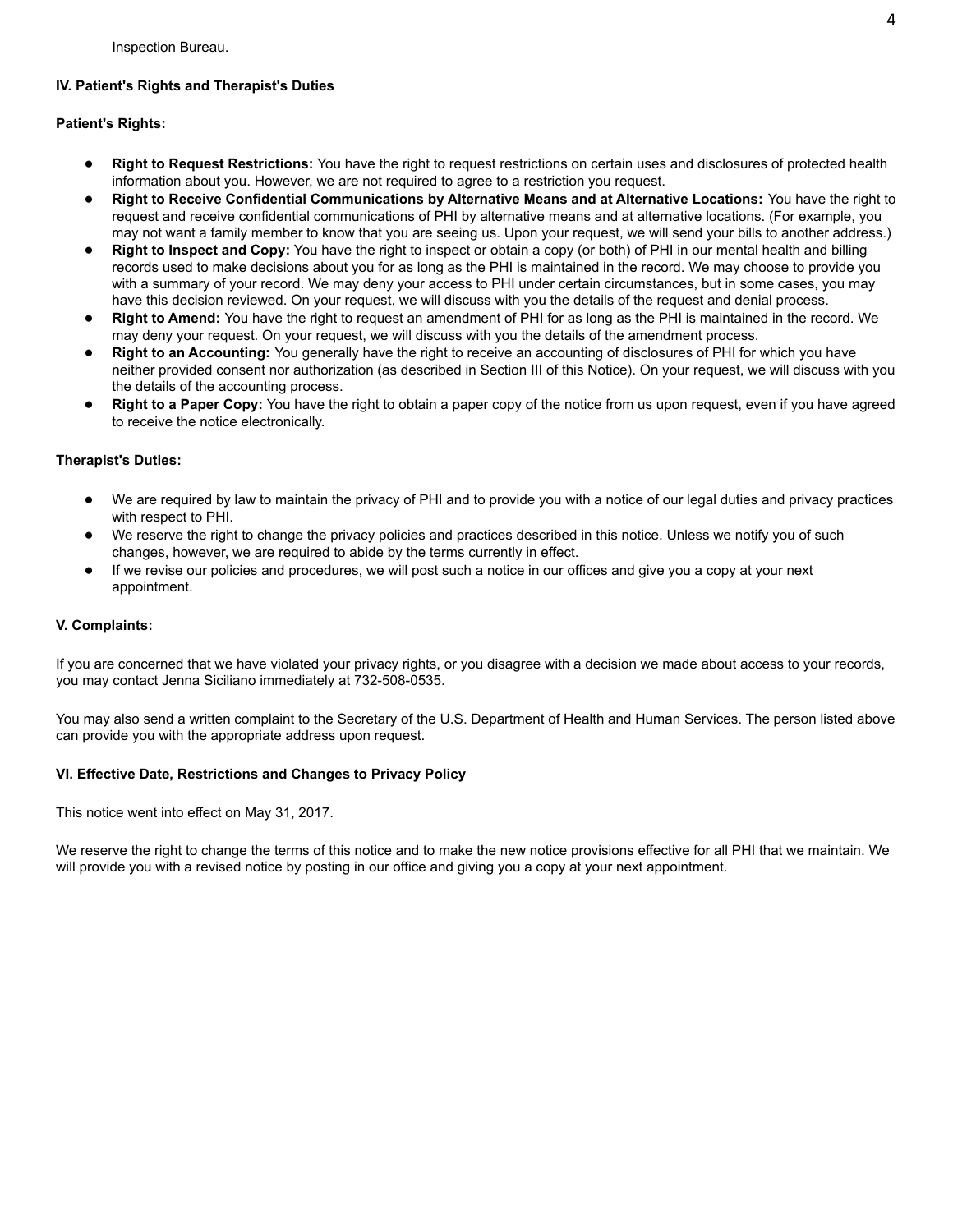# **Jenna Siciliano, MA, LPC, NCC LLC**

2517 Highway 35 · Building M · Suite 205 Manasquan, NJ 08736 phone: 732-508-0535

| Office Financial Policy & Fee Schedule:<br>Typical Psychotherapy Sessions are 45-50 minutes long (CPT 90834)<br>Extended Psychotherapy Sessions are 60-75 minutes long (CPT 90837)<br>Following is a list of applicable fees: |                                 |  |  |
|-------------------------------------------------------------------------------------------------------------------------------------------------------------------------------------------------------------------------------|---------------------------------|--|--|
| . First meeting/ individual assessment:                                                                                                                                                                                       | \$250                           |  |  |
| <b>Individual Sessions:</b>                                                                                                                                                                                                   | 90834: \$165                    |  |  |
|                                                                                                                                                                                                                               | 90837: \$215                    |  |  |
| Group Therapy                                                                                                                                                                                                                 | \$80 & up                       |  |  |
| . Fees for letters and/or reports:                                                                                                                                                                                            | \$215 per hour                  |  |  |
| (reports & letters are not covered by any insurance)                                                                                                                                                                          |                                 |  |  |
| <b>Child Study Team Meetings:</b>                                                                                                                                                                                             | \$215 per hour plus travel time |  |  |
| No shows/late cancellation fee:                                                                                                                                                                                               | same fee charged as per service |  |  |
| (48 hour cancellation policy)                                                                                                                                                                                                 | requested                       |  |  |
| Returned Check due to insufficient funds:                                                                                                                                                                                     | \$100                           |  |  |

Jenna Siciliano MA, LPC, NCC LLC is a FEE FOR SERVICE provider. Depending upon the acuity of the client 's situation, most clients meet weekly for individual sessions; group therapy meets weekly. Individuals that meet 52x per year for 45 minute sessions will pay approximately \$8580; not everyone will choose to meet for weekly individual sessions. Group members that attend all 52 groups will pay \$4160. \*If there is an increase in acuity for a client and additional sessions are needed, then annual spending will increase. Some clients may occasionally have a longer session (90837), which will increase annual spending.

This office will have little-to-no contact with insurance companies. However, we will cooperate by supplying treatment request forms and information if it is required by your insurance company for reimbursement.

You are responsible to pay for your session each time we meet. Payment is accepted via cash, check, or IVYPAY for credit cards. The fee for returned checks due to insufficient funds is \$100.00.

At no time is a therapist or employee from Jenna Siciliano, MA, LPC, NCC LLC expected to testify in court or supply information to the court. This means that if you are involved in custody issues or other litigations, you will refrain from having anyone from this office subpoenaed. Client relations are of the most importance and any legal involvement compromises this position.

## **You are responsible to pay on the day services are rendered. Accounts receivable that are aged more than 90 days will be sent to a collection agency. Charges will then include your balance plus collection agency fees, which may be as high as 40%.**

We require **48 hours** notice to cancel an appointment without your being financially responsible for the time. **The fee for late cancellation is same fee charged per service.** Evening appointments are particularly desirable. If you cannot come, please let us know as early as possible. We will make every effort to reschedule you at a convenient time. **Missing two consecutive appointments or frequent cancellations/schedule changes will result in client discharge.** It is imperative to be consistent with therapy in order for results to occur.

I have read the above policy and understand it.

Signature  $\Box$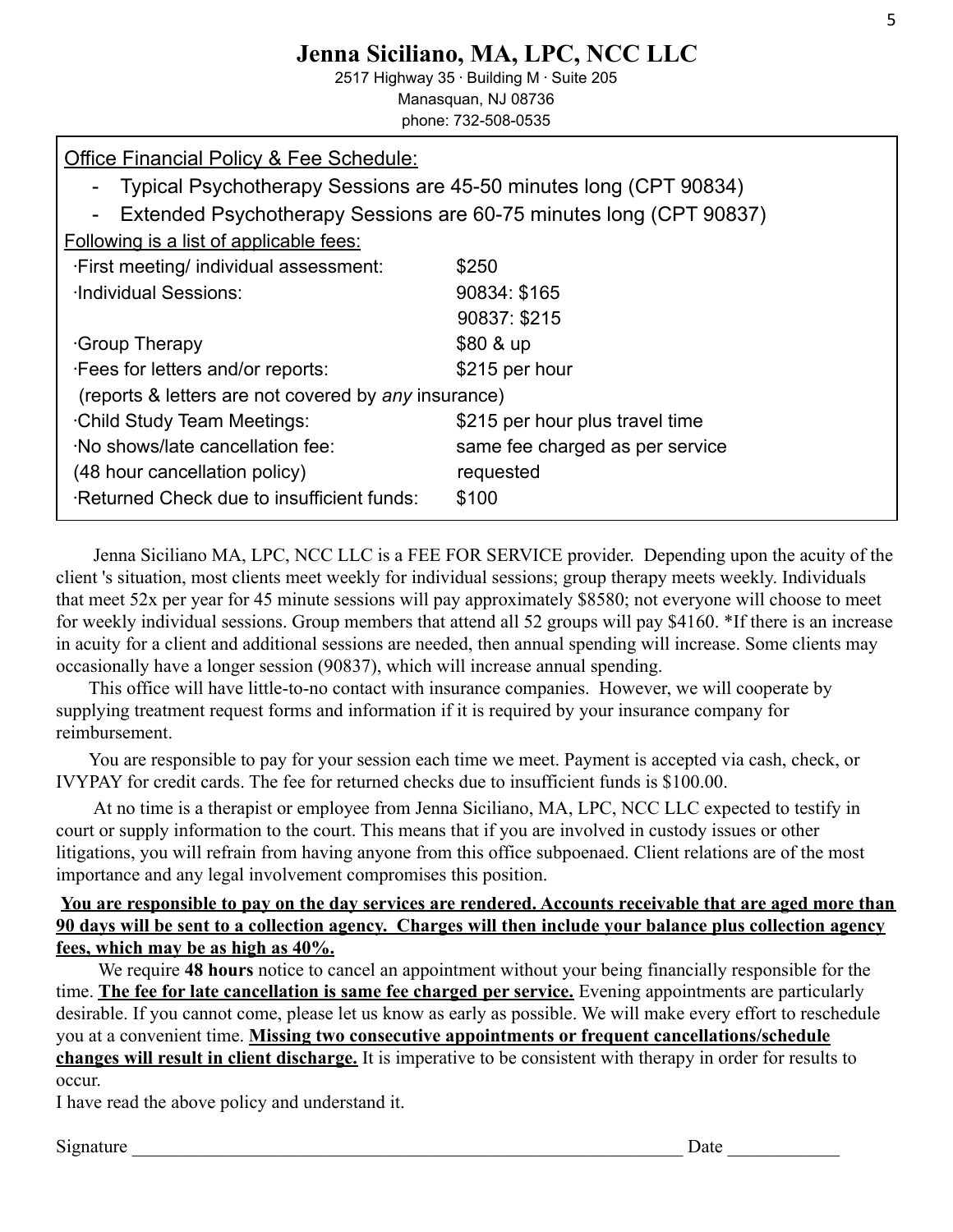Jenna Siciliano, MA, LPC, NCC LLC

2517 Highway  $35 \cdot$  Building M $\cdot$  Suite 205 Manasquan, NJ 08736 phone: 732-508-0535 e-mail: JennaSicilianoLPC@gmail.com

# **LATE CANCELLATION / NO SHOW FEES CONSENT TO PARTICIPATE IN IVY PAY AND KEEP A CARD ON FILE**

As per the fee agreement, we have a 48 hour cancellation policy. In the event that a non-emergency related cancellation is called in with less than 48 hours notice, you are responsible for the full amount of the session charges due.

The credit card listed below will be charged the day of the originally scheduled session in the entire amount due. In the event that you do not call in to cancel, the credit card listed below will be charged the day of your missed session for the full cost of the **session. This applies to individual and group sessions.**

By signing this form you are agreeing to: 1) keep a copy of a valid credit card on file with Ivy Pay Therapist Billing Platform, 2) have the physical signature below represent a valid signature on file, and 3) give permission to Jenna Siciliano, MA, LPC, NCC LLC to charge the card on file for any and all sessions where payments are due and not otherwise given. We will under no circumstance disclose your credit card information and is solely obtained and charged for session payments as authorized by the signature **below.**

By signing below, I acknowledge that I have given permission to Jenna Siciliano, MA, LPC, NCC LLC to charge my credit card with **my signature provided for all sessions where payment is not otherwise given by another means of payment:**

**\_\_\_\_\_\_\_\_\_\_\_\_\_\_\_\_\_\_\_\_\_\_\_\_\_\_\_\_\_\_\_\_\_\_\_\_\_\_\_\_\_\_\_\_\_\_\_\_\_\_\_\_\_\_\_\_\_\_\_\_\_\_\_\_\_\_ \_\_\_\_\_\_\_\_\_\_\_\_\_\_\_\_\_\_\_\_\_\_\_\_\_\_\_\_**

**Signature For Consent Date**

**12/28/2021**